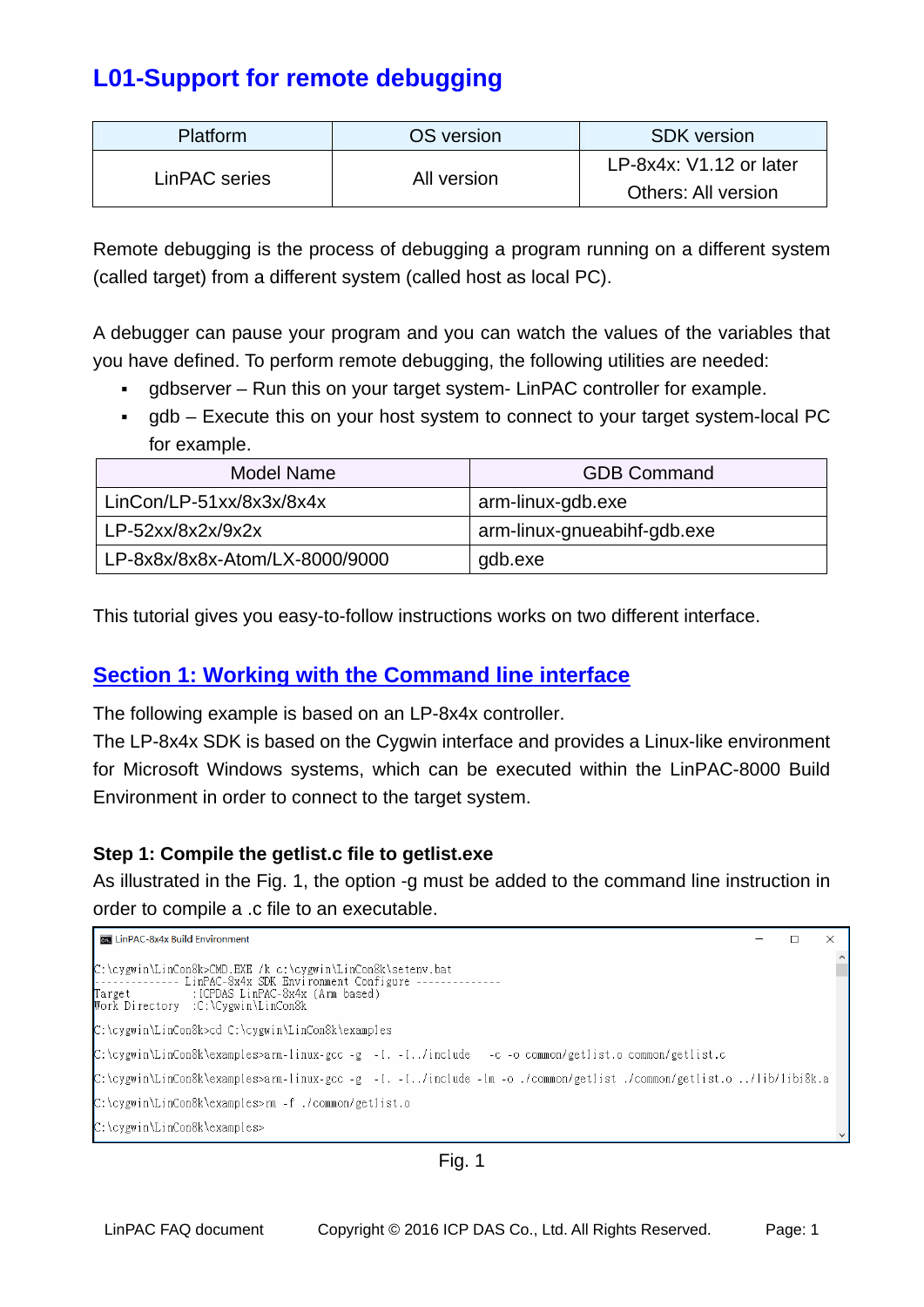## **Step 2: Upload the "getlist.exe" file to the LP-8x4x controller**

In your FTP program, FileZilla is used in this example, locate the getlist.exe file in the LP-8x4x and then right click the file icon to open the context menu.

Select the Permissions option. In the Permissions dialog box, type "777" into the Numeric value textbox, and then click the OK button, as illustrated in the Fig. 2.



Fig. 2

## **Step 3: Running gdbserver on the LP-8x4x controller.**

To use the server, log on to the target system, and run the gdbserver program.

When gdbserver is executed on the LP-8x4x, it passively waits for the host gdb to communicate with it, as illustrated in the Fig. 3. The usual syntax is:

**Command:** gdbserver 10.1.0.61:2345 getlist.exe

| $\frac{3}{2}$ 10.1.0.6 - PuTTY                                                                  | $\Box$ |  |
|-------------------------------------------------------------------------------------------------|--------|--|
| # qdbserver $10.1.0.\overline{61:}2345$ qetlist.exe<br>Process getlist. exe created; pid = 1295 |        |  |
|                                                                                                 |        |  |

Fig. 3

#### **Step 4: Remotely connecting to LP-8x4x Debugging using gdbserver**

To perform remote debugging, start gdb and connect to the gdbserver.

The figures below illustrate the commands and processes used for debugging with gdb (Refer to Figs. 4 and 5 for more details).

LinPAC FAQ document Copyright © 2016 ICP DAS Co., Ltd. All Rights Reserved. Page: 2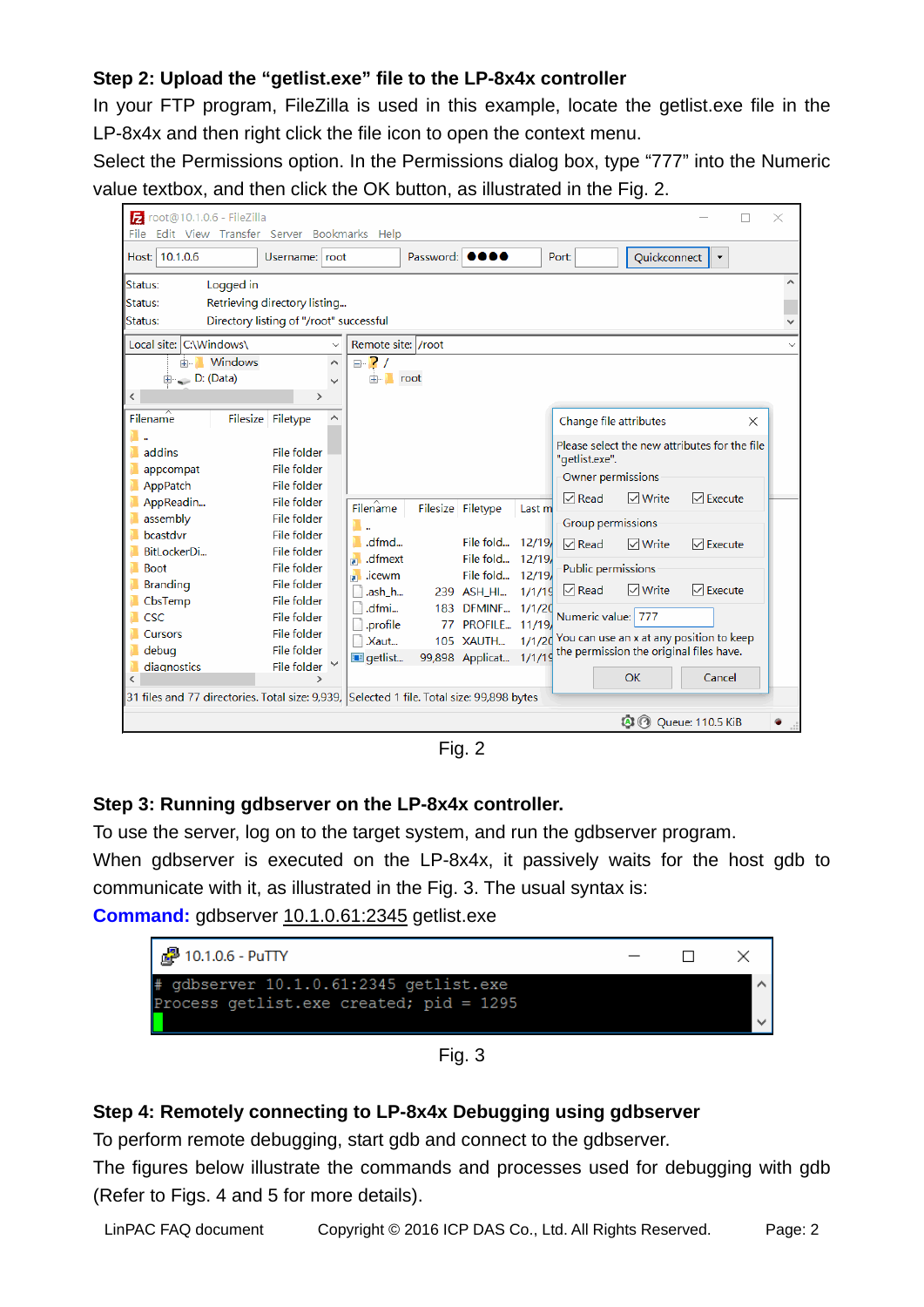

Fig. 4

#### **(gdb) target remote 10.1.0.6:2345**

To open a remote debug connection, debug using a TCP connection to a port on the IP address.



Fig. 5

Breakpoints "b 30" and "b 6" have been included in the program (refer to Figs. 6 to Fig. 9), if we continue to execute the program, the output will be displayed on the target machine (refer to Fig. 10). To exit the gdb, type "q" (Quit).

#### **(gdb) list**

The "list" command allows you to display the demo code. By default, GDB prints ten source lines with any of these forms of the list command.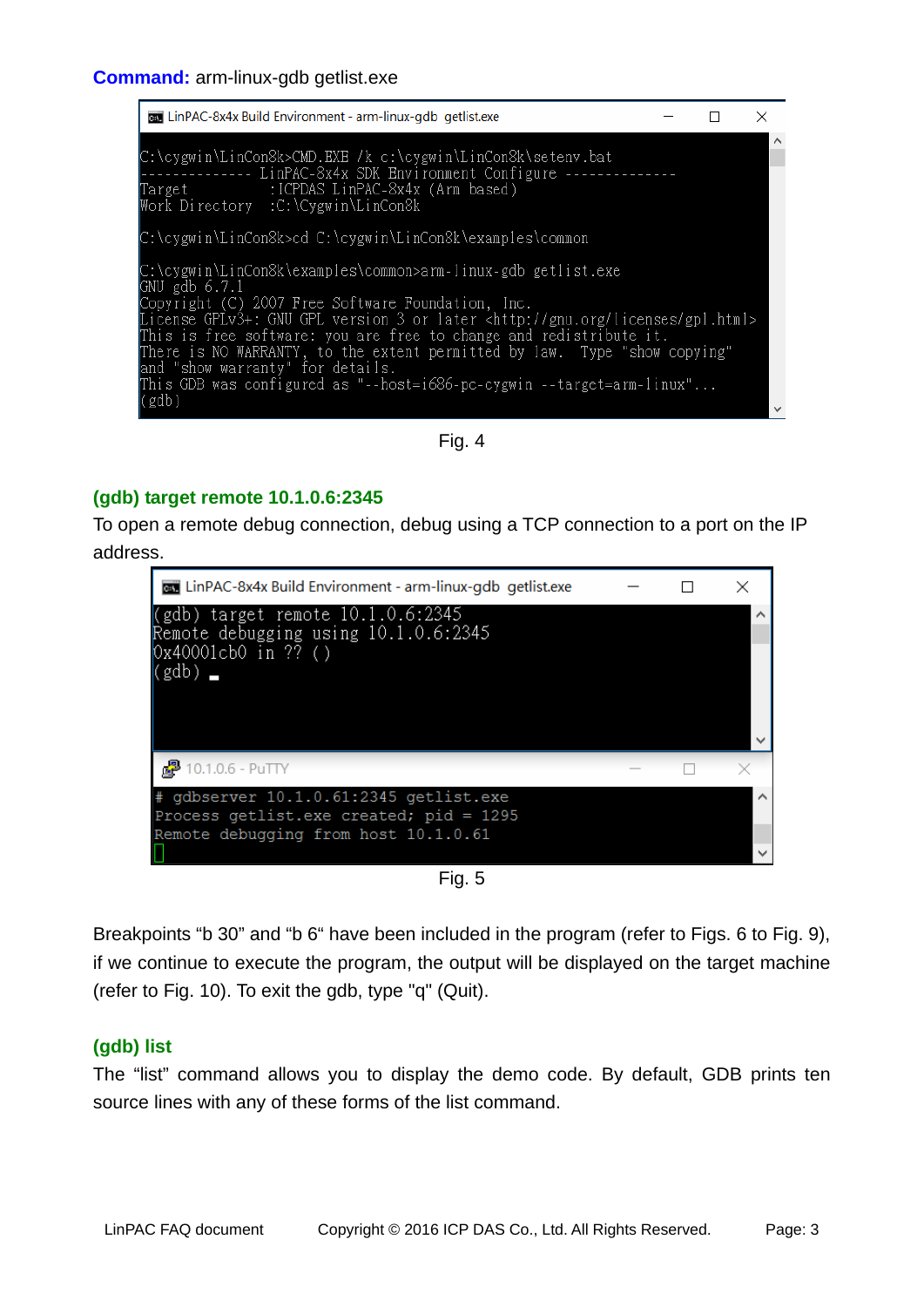```
Exa LinPAC-8x4x Build Environment - arm-linux-gdb getlist.exe
                                                                                 \Box\timesgdb) list
           #include "msw.h"
           char szSend[80], szReceive[80];
           int main()
\frac{26}{228}int i, slot_count, wRetVal, wsRetVal;
           //unsigned char serial_num[8];
                      WORD wT;<br>wRetVal = Open_Slot(0);
30
(gdb) list<br>31<br>32
                       Open Slot(9)
                          Send[0]
3345<br>3345<br>3338
                                        ^{\circ} 0 ^{\circ}end[2]
                           \text{Send}[\begin{bmatrix} 3 \end{bmatrix} ='M
                       szSend[4] = 0;if (wRetVal > 0) {
39
                                  printf("open Slot failed!\n");
40
                                  return (-1);
(gdb)
```


# **(gdb) b 66**

This command is used to set a breakpoint at line 66. To set a breakpoint on a different line, change the value "66" to the desired line number.



Fig. 7

## **(gdb) info break**

This command is used to retrieve the status of user-defined breakpoints contained in the code and the breakpoint number.

| <b>Exam</b> LinPAC-8x4x Build Environment - arm-linux-gdb getlist.exe |  |                                                                           |  |  |              |
|-----------------------------------------------------------------------|--|---------------------------------------------------------------------------|--|--|--------------|
| (gdb) info break                                                      |  |                                                                           |  |  |              |
| Num Type<br>$1$ breakpoint                                            |  | Disp Enb Address What<br>keep y 0x02000998 in main at common/getlist.c:30 |  |  |              |
| breakpoint<br>2                                                       |  | keep y 0x02000b74 in main at common/getlist.c:66                          |  |  |              |
| (gdb)                                                                 |  |                                                                           |  |  | $\checkmark$ |

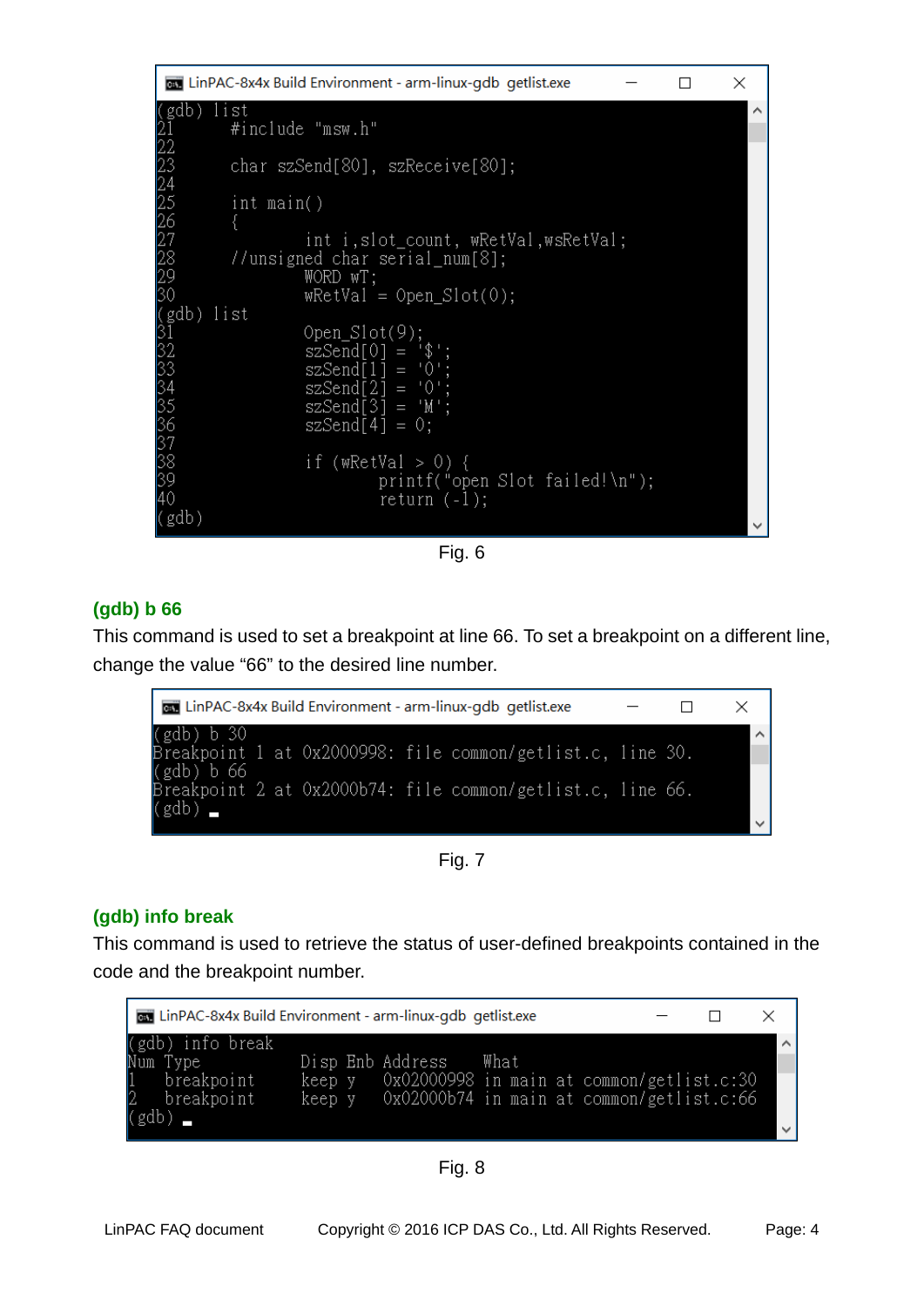# **(gdb) c**

This command is used to continue debugging the program after a signal or breakpoint has been reached.

```
LinPAC-8x4x Build Environment
                                                             \Box\times(gdb) c
Continuing.
.<br>(gdb) c<br>Continuing.
Breakpoint 2, main () at common/getlist.c:66
               Close\_Slot(0);66.
(gdb) c
Continuing.
Program exited normally.
(gdb) q
```
Fig. 9

Once the end of the program is reached, the output will be displayed on the target machine.



Fig. 10

# **Section 2: Working with the Code::Blocks IDE interface**

At the first time, user needs to make sure the LinPAC controller have gdbserver tool. In the LP-8x2x, user can type command '**apt-get update**' and '**apt-get install gdbserver**' for install gdbserver tool, as illustrated in Fig. 11 and 12 below.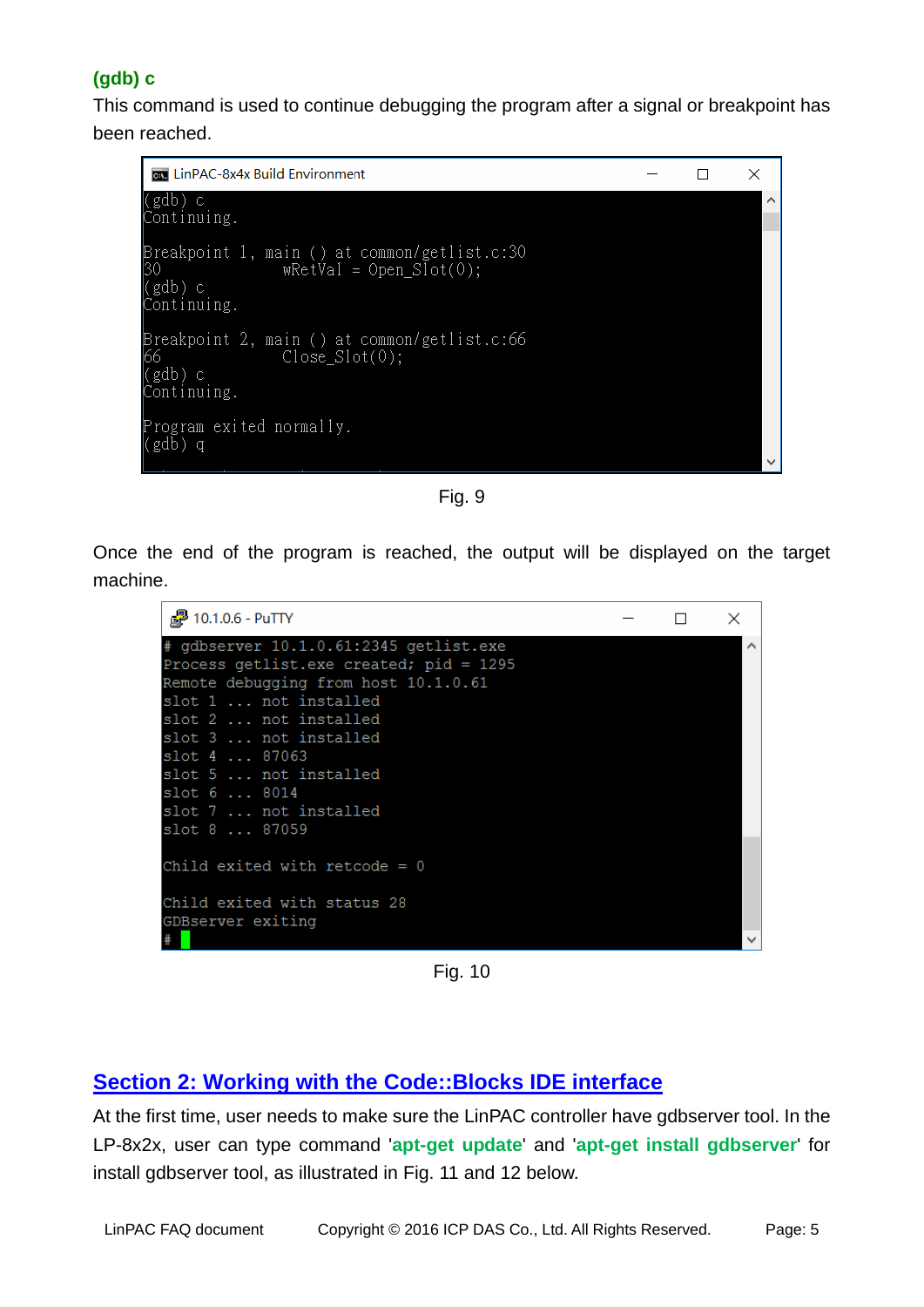| $root@P-800P-4$                                                                                                                                                                                                                                                 | $\mathbb{R}^2$ root @LP-8000: $\sim$                                                                                                                                                                                                                                                                  |
|-----------------------------------------------------------------------------------------------------------------------------------------------------------------------------------------------------------------------------------------------------------------|-------------------------------------------------------------------------------------------------------------------------------------------------------------------------------------------------------------------------------------------------------------------------------------------------------|
| Get:4 http://ports.ubuntu.com precise Release [49.6 kB]<br>Get:6 http://ports.ubuntu.com precise–security Release [55.5 kB]<br>Get:7 http://ports.ubuntu.com precise/main Sources [934 kB]<br>Get:8 http://ports.ubuntu.com precise/restricted Sources [5470 B] | root@LP-800 apt-get update<br>Get:1 http://ports.ubuntu.com precise Release.gpg [198 B]<br>Get:2 http://ports.ubuntu.com precise-updates Release.gpg [198 B]<br>Get:3 http://ports.ubuntu.com precise-security Release.gpg [198 B]<br>Get:5 http://ports.ubuntu.com precise-updates Release [55.4 kB] |





Fig. 12

The following C program example will be used to demonstrate the remote debugging on the LP-8x2x with Code::Blocks IDE platform ([http://www.codeblocks.org/home\)](http://www.codeblocks.org/home).

Step 1: To create a new project for remote debugging.

Click on the **File** pull-down menu, open **New** and then **Project**, and it will bring up the New from template window, as illustrated in Fig. 13 below.

| Code::Blocks 13.12     |                                                                               |   |                   |  |              | – □ ×                                                                                                  |
|------------------------|-------------------------------------------------------------------------------|---|-------------------|--|--------------|--------------------------------------------------------------------------------------------------------|
|                        | File Edit View Search Project Build Debug wxSmith Tools Plugins Settings Help |   |                   |  |              |                                                                                                        |
| <b>New</b>             |                                                                               |   | <b>Empty file</b> |  | Ctrl-Shift-N | $\mathbb{C}^{\bullet} \twoheadrightarrow \mathbb{C}^{\bullet} \subset \mathbb{C} \parallel \mathbb{C}$ |
| <b>B</b> -Open         | $Ctrl-O$                                                                      |   | Class             |  |              |                                                                                                        |
| Open default workspace |                                                                               |   | Project           |  |              |                                                                                                        |
| Recent projects        |                                                                               | ▶ | Build target      |  |              |                                                                                                        |
| <b>Recent files</b>    |                                                                               | ▶ | File              |  |              |                                                                                                        |
|                        |                                                                               |   | Custom            |  |              |                                                                                                        |
| Import project         |                                                                               |   | From template     |  |              |                                                                                                        |
| <b>Ⅰ</b> e Save file   | $Ctrl-S$                                                                      |   |                   |  |              |                                                                                                        |
|                        |                                                                               |   |                   |  |              |                                                                                                        |

Fig. 13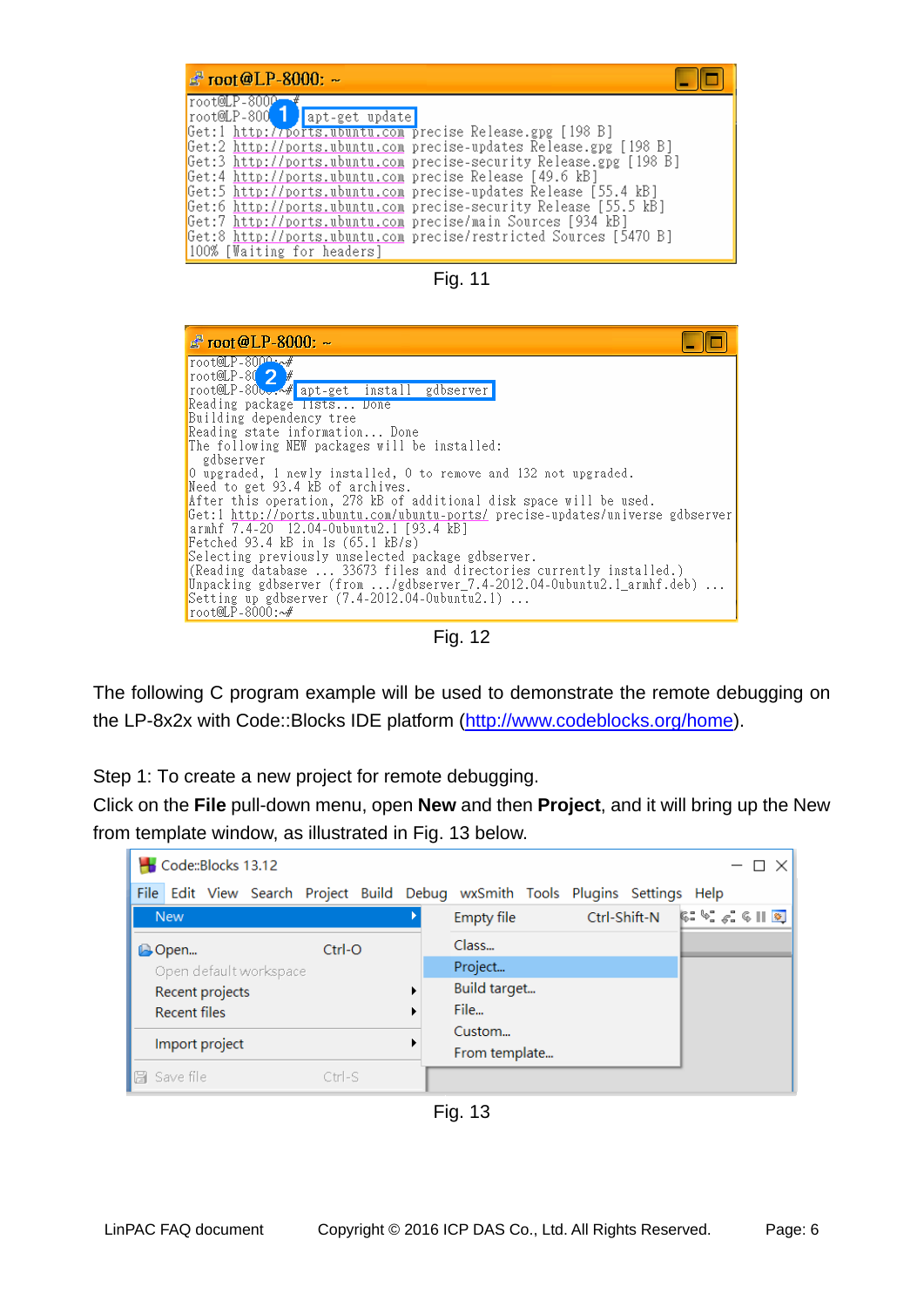Opening (clicking on) **Console Application** will then allow you to write a program on the console. The next window allows you to choose the language that you will use. Select the language as **C**, then press Finish, as illustrated in Fig. 14 below.

| Code::Blocks 13.12<br><b>BAB@\&amp;?\XLAQ&amp; Q&amp; </b> #P\$ <del>@</del> B<br>Console application<br>Managemer | File Edit View Search Project Build Debug wxSmith Tools Plugins Settings Help<br>$\ket{p}$ of an of $q$ and $q$<br>×                                                                    |
|--------------------------------------------------------------------------------------------------------------------|-----------------------------------------------------------------------------------------------------------------------------------------------------------------------------------------|
| Proje<br><b>Console</b><br><b>O</b> Works                                                                          | Please select the folder where you want the new project<br>to be created as well as its title.<br>Project title:<br>read sn<br>Folder to create project in:<br>C:\cygwin\CodeBlock\<br> |
|                                                                                                                    | Project filename:<br>read_sn.cbp<br>Resulting filename:<br>C:\cygwin\CodeBlock\read_sn\read_sn.cbp<br>$<$ Back<br>Cancel<br>Next >                                                      |

Fig. 14

Step 2: Setup a custom makefile.

To copy and modify 'Makefile' file from C:\cygwin\LP-8x2x\_SDK\ folder to debugger project (C:\cygwin\CodeBlock\read\_sn) folder. Compile the C program with debugging option **-g**, as illustrated in Fig. 15 below.

```
*Makefile - Code::Blocks 13.12
                                                                                                 \Box\timesFile Edit View Search Project Build Debug wxSmith Tools Plugins Settings Help
 *Makefile \times#SHELL = /bin(sh)\overline{1}\lambda\overline{2}\overline{3}LIBS = C:\cygwin\LP-8x2x SDK\lib\libi8k.a
 \overline{4}CFLAGS = -g - I. -I C:\cygwin\LP-8x2x SDK\include
       LDFLAGS = -lm\overline{5}\epsilon#GTKCFLAGS = -I. -I../include `PKG_CONFIG_PATH=/opt/lib/pkgconfig pkg-conflust = arm-linux-gnueabinf-
 \overline{7}\overline{8}Q
10AS
                  = $ (CROSS COMPILE) as
11LD= $ (CROSS COMPILE) ld
                  = $ (CROSS COMPILE) qcc12CC\vert13
       CPP= $ (CC) -\overline{E}= $ (CROSS COMPILE) are
14
       AR
\overline{15}NM
                  = $ (CROSS COMPILE) nm
       STRIP
16
                       = $(CROSS COMPILE) strip
17
       OBJCOPY
                       = \frac{1}{2} (CROSS COMPILE) objcopy
                    = $(CROSS_COMPILE) objdump
18
       OBJDUMP
19
20^{-1}Debug: read sn
|_{21}read sn: ./read sn.o
\overline{22}\frac{1}{9} (CC) \frac{1}{9} (CFLAGS) \frac{1}{9} (LDFLAGS) -0. /bin/Debug/\frac{1}{9} exe. /read_sn.o \frac{1}{9} (LIBS)
23
|24rm-f ./read sn.o
\langle\rightarrow
```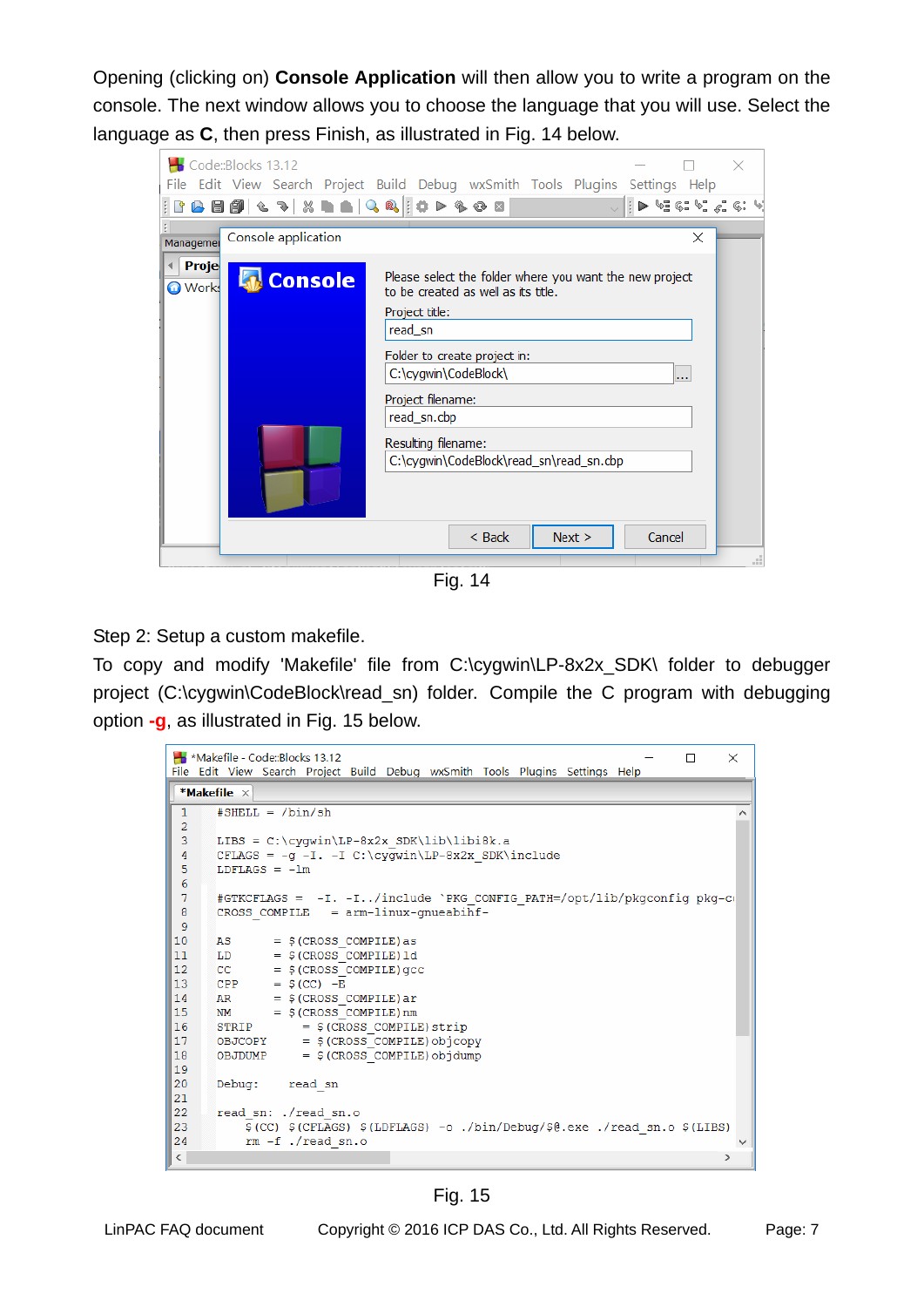Open '**Project--> Properties**' to access the main properties of the active project. And user will see a tick box for 'this is a custom makefile'. Tick this box, make sure the name just above it is the one you want for your makefile, and change the current working directory, as illustrated in Fig. 16 below.

| Project/targets options                                                                                                                                                                                                                                                                                                                                                                                             | x                                                                                                                                                                                                                                                                                                          |  |  |  |  |  |  |
|---------------------------------------------------------------------------------------------------------------------------------------------------------------------------------------------------------------------------------------------------------------------------------------------------------------------------------------------------------------------------------------------------------------------|------------------------------------------------------------------------------------------------------------------------------------------------------------------------------------------------------------------------------------------------------------------------------------------------------------|--|--|--|--|--|--|
|                                                                                                                                                                                                                                                                                                                                                                                                                     | Project settings Build targets Build scripts Notes C/C++ parser options Debugger                                                                                                                                                                                                                           |  |  |  |  |  |  |
| Title:                                                                                                                                                                                                                                                                                                                                                                                                              | read sn                                                                                                                                                                                                                                                                                                    |  |  |  |  |  |  |
| Platforms:                                                                                                                                                                                                                                                                                                                                                                                                          | Αll<br>                                                                                                                                                                                                                                                                                                    |  |  |  |  |  |  |
| Filename:                                                                                                                                                                                                                                                                                                                                                                                                           | C:\cvawin\CodeBlock\read sn\read sn.cbp                                                                                                                                                                                                                                                                    |  |  |  |  |  |  |
| Makefile:                                                                                                                                                                                                                                                                                                                                                                                                           | Makefile                                                                                                                                                                                                                                                                                                   |  |  |  |  |  |  |
|                                                                                                                                                                                                                                                                                                                                                                                                                     | $\triangledown$ This is a custom Makefile<br>The file must exist, no Makefile will be auto-generated!<br>If you make changes here, the special settings in the projects build<br>options will only be enabled (or disabled), if the project is saved.<br>Execution directory: C:\cygwin\CodeBlock\read_sn\ |  |  |  |  |  |  |
| Precompiled headers:                                                                                                                                                                                                                                                                                                                                                                                                | <b>Strategy</b><br>○ Generate PCH in a directory alongside original header<br>◯ Generate PCH in the object output dir<br>• Generate PCH alongside original header (default)                                                                                                                                |  |  |  |  |  |  |
| If you change the strategy used for PCH generation,<br>please delete the old PCH file (or directory) manually to avoid conflicts<br>Object names generation: $\Box$ Generate extended object names (i.e. "foo.cpp.o" instead of "foo.o")<br>(this setting is mostly useful for large projects containing similarly named files<br>differing on extension only)<br>Project's dependencies<br>Project's build options |                                                                                                                                                                                                                                                                                                            |  |  |  |  |  |  |
|                                                                                                                                                                                                                                                                                                                                                                                                                     | OK<br>Cancel                                                                                                                                                                                                                                                                                               |  |  |  |  |  |  |

Fig. 16

In addition to customize your IDE, user also double click the default debug project file read\_sn, as illustrated in Fig. 17 below.

| – ∣read_sn                                                                                            |                             |        | $- \sqcap \times$ |
|-------------------------------------------------------------------------------------------------------|-----------------------------|--------|-------------------|
| $\leftarrow$ $\rightarrow$ $\vee$ $\uparrow$ $\parallel$ (C:) > cygwin > CodeBlock > read_sn $\vee$ U |                             |        |                   |
| bin                                                                                                   | 2017/3/29 下午 0              |        |                   |
| obj                                                                                                   | 2017/3/29 下午 0              |        |                   |
| Makefile                                                                                              | 2017/3/30 下午 0 file         | 11 KB  |                   |
| C read_sn                                                                                             | 2017/3/30 下午 0 C source     | 1 KB   |                   |
| <b>B</b> read_sn                                                                                      | 2017/3/30 下午 0 project file | $1$ KB |                   |
| read_sn.depend                                                                                        | 2017/3/29 下午 0 DEPEND file  | $1$ KB |                   |
| read_sn.layout                                                                                        | 2017/3/30 下午 0 LAYOUT file  | 1 KB   |                   |

Fig. 17

Step 3: Click '**Settings->Debugger**' to make sure the executable path of default debugger is set to **arm-linux-gnueabihf-gdb.exe** (as illustrated in Fig. 18).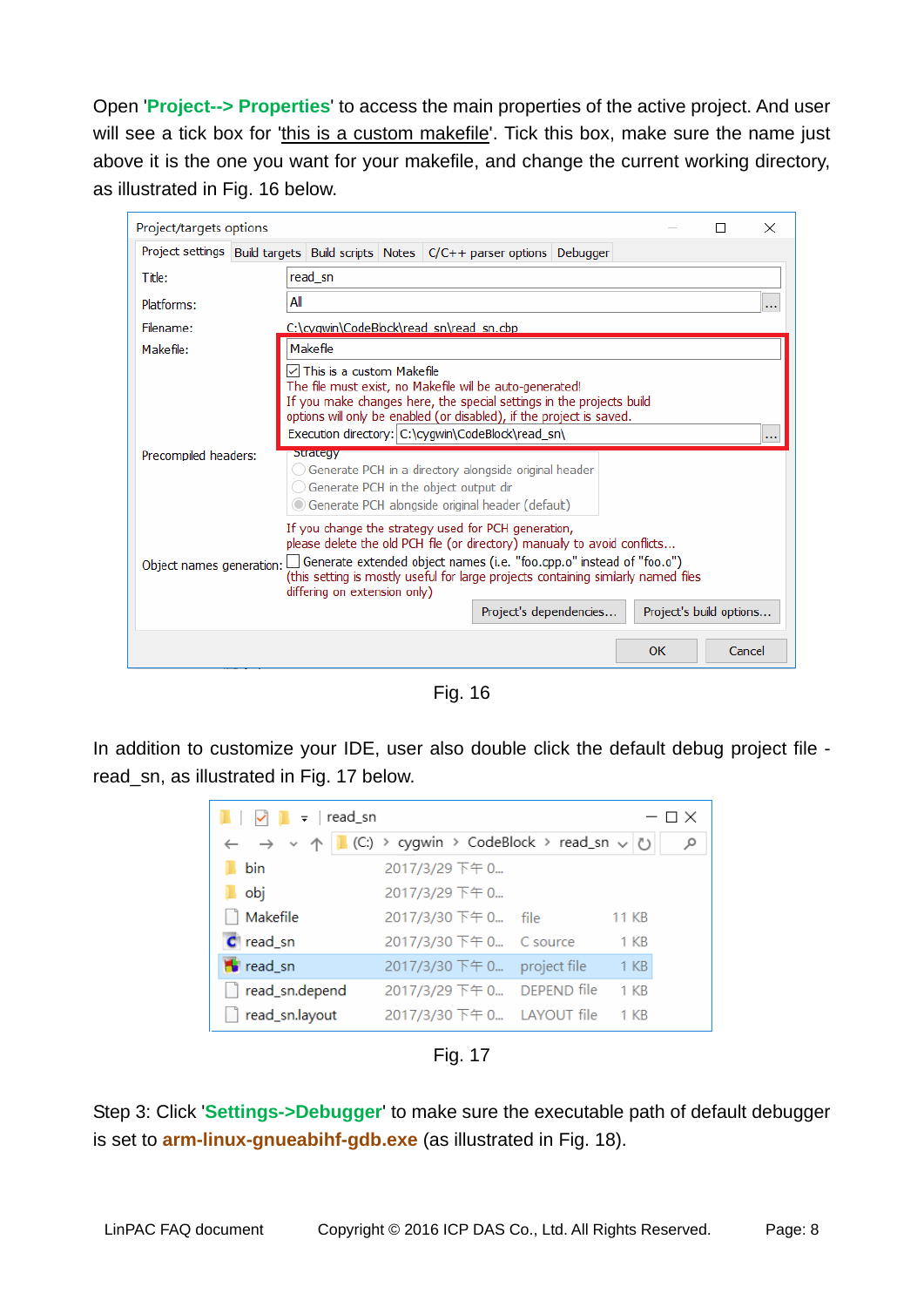

Fig. 18

Step 4: As your programs become more complicated, there will be a need to trace the program execution step by step or place break points where you wish the program to pause, as illustrated in Fig. 19 below.

| read_sn.c - Code::Blocks 13.12<br>×           |                         |          |                          |                                             |  |  |                |  |
|-----------------------------------------------|-------------------------|----------|--------------------------|---------------------------------------------|--|--|----------------|--|
| File Edit View Search Project Build           |                         |          |                          | Debug wxSmith Tools Plugins Settings Help   |  |  |                |  |
| <b>   『 心 目 <i>白</i> 』 � っ   ※ ゠ ゠ │ └。</b> ல |                         |          |                          | Active debuggers                            |  |  |                |  |
|                                               |                         |          |                          | ▶ Start / Continue                          |  |  | F <sub>8</sub> |  |
| Management<br>x                               | Makefile                | $\times$ |                          | ∥ Break debugger                            |  |  |                |  |
| <b>Projects</b> Symbols ▶                     | 8                       |          |                          | ⊠ Stop debugger                             |  |  | Shift-F8       |  |
| <b>Workspace</b><br>⊟ Fread_sn                | 9<br>10                 |          |                          | <b><sup>©</sup>ERun to cursor</b>           |  |  | F4             |  |
| <b>E</b> Sources                              | 11                      |          | <b>GE</b> Next line      |                                             |  |  |                |  |
| $\Box$ main.c                                 | $12 \overline{ }$<br>13 |          | Step into                |                                             |  |  | Shift-F7       |  |
|                                               | 14                      |          | $\mathscr{E}_n$ Step out |                                             |  |  | Ctrl-F7        |  |
|                                               | 15                      |          |                          | S: Next instruction                         |  |  | Alt-F7         |  |
|                                               | 16<br>17                |          |                          | Step into instruction                       |  |  | Shift-Alt-F7   |  |
|                                               | 18                      |          |                          | Set next statement                          |  |  |                |  |
|                                               | 19<br>20<br>21          |          |                          | Toggle breakpoint<br>Remove all breakpoints |  |  | F <sub>5</sub> |  |

Fig. 19